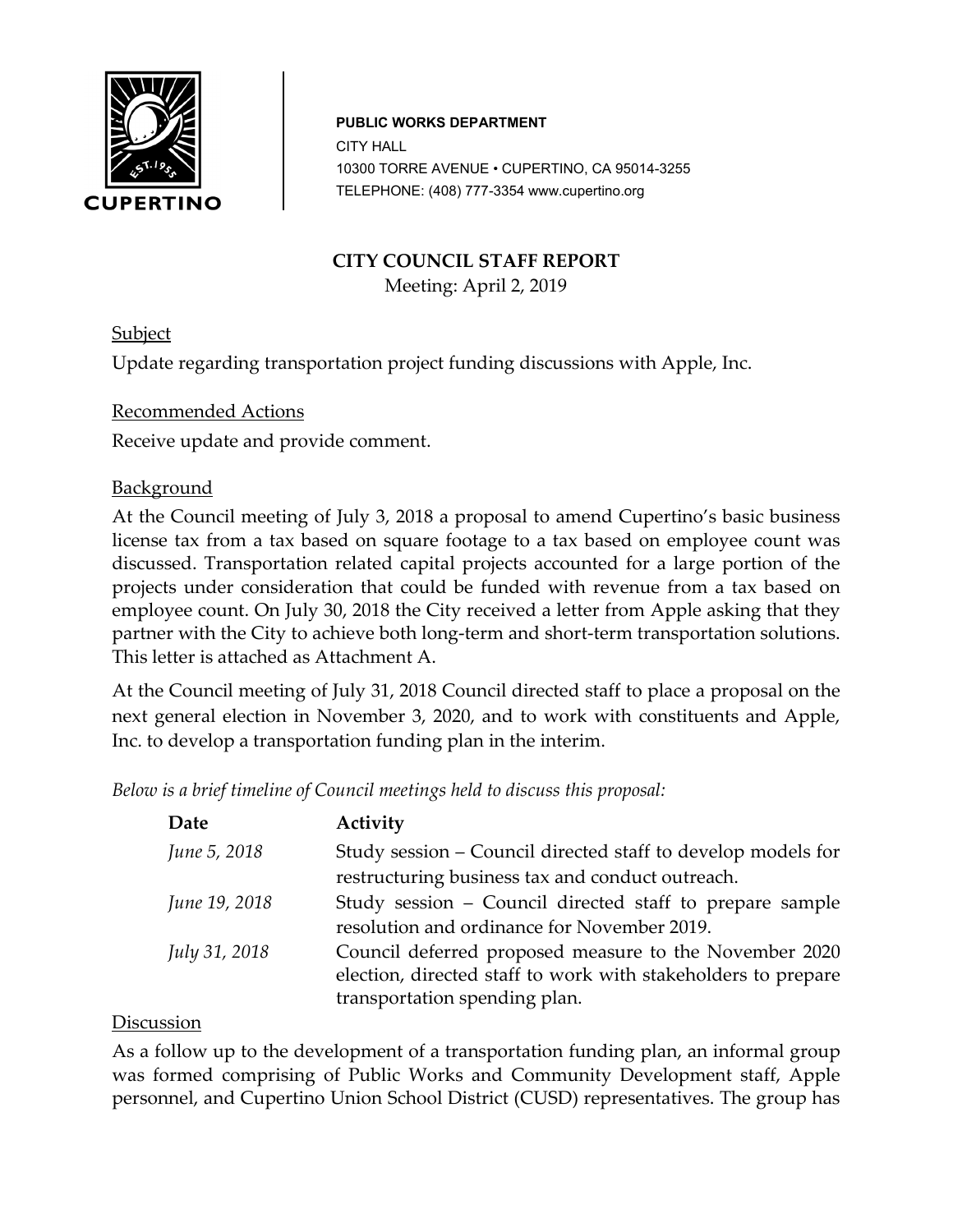met bi-weekly beginning in October, 2018 to discuss a list of prioritized City transportation projects in various need of funding. Projects range from those identified in the 2016 Bicycle Transportation Plan, to ongoing annual ADA (Americans with Disabilities Act) improvements, to school safety related projects identified in 14 school walk audits conducted by Alta Planning + Design between May 2016 and June 2017.

High priority projects from the 2016 Bicycle Transportation Plan include several large and potentially costly improvements that could provide significant benefit in reducing vehicle trips associated with Apple. For example the Junipero Serra Trail project would provide an off-street bicycle and pedestrian connection between the Don Burnett Bicycle-Pedestrian Bridge and Vallco Parkway. This would provide a direct connection between Apple Park and Infinite Loop. Apple contributed \$1.8M to construct the first phase of the Stevens Creek Protected Bikeway project between Tantau Ave and Wolfe Rd.

Throughout the process, Apple has expressed interest in a variety of projects and City staff has provided as much information as possible regarding projects. This work resulted in a list of projects with cost estimates, phasing, ranking (if prioritized in respective plans and studies), and external funding source opportunities. This project list, attached as Attachment B, breaks out projects into separate categories and also separate phases such as feasibility study, design, construction, etc. A GIS map was also completed to aide in the viewing of this information spatially.

#### Status of Working Group Discussions

By this past mid-February, Apple indicated they had sufficient information to consider support of these local transportation projects. Apple staff met internally with their leadership on February 22, 2019 to discuss the prioritized list of projects.

As a result of those discussions Apple has indicated they intend to fund the following projects, described in a letter in Attachment C to this report and listed below:

| Project                                                                                                | Cost    |
|--------------------------------------------------------------------------------------------------------|---------|
| 1. McClellan Road Protected Bikeways<br>(Byrne Ave to Torre Ave including De Anza Blvd traffic signal) | \$4.63M |
| 2. All school walk audit items<br>(77 total projects at 14 schools)                                    | \$1.2M  |
| 3. Bubb Road Improvements<br>(Stevens Creek Boulevard to McClellan Road)                               | \$1.98M |
| 4. Junipero Serra Trail                                                                                | \$1.8M  |

(*For basic design for segments between Mary Avenue & Vallco Parkway)*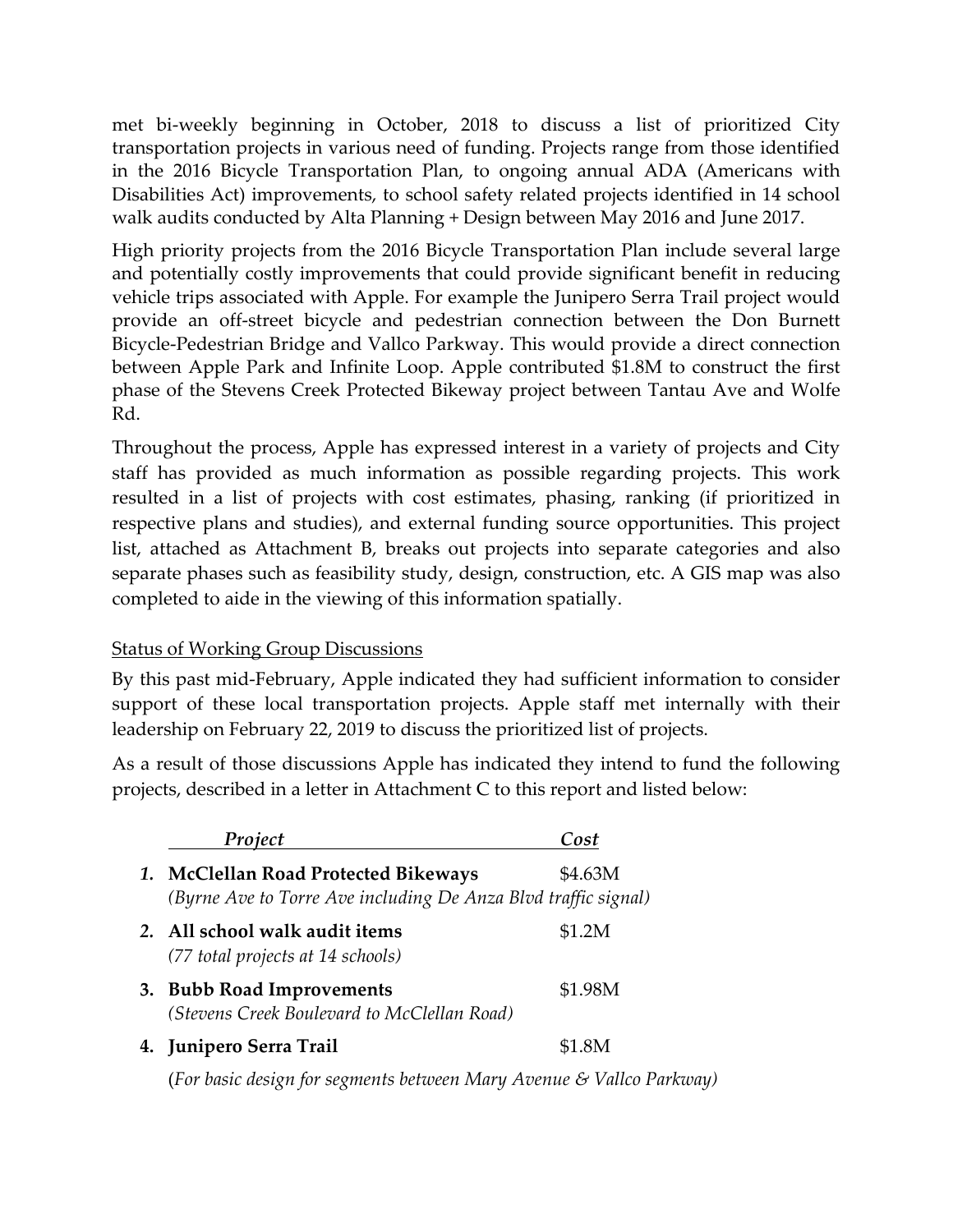# **5. Mary Ave Protected Bikeways**  $$165,000$ *(Stevens Creek Boulevard to the Don Burnett Bicycle-Pedestrian Bridge)*

### **Total Commitment: \$9,775,000**

Each of these projects, with the exception of the Mary Avenue protected bikeways, were identified in the 2016 Bicycle Pedestrian Plan. The 2016 Bicycle Pedestrian Plan ranked projects based on criteria such as safety, proximity to schools, network connectivity, feasibility, among other factors.

Project Status & Existing Funding:

# 1. **McClellan Road Protected Bikeways:**

*Phase 1 work, from Imperial to Stelling, is divided into 2 sub-phases, A & B. Phase 1A has been awarded and some limited advance work has occurred. Phase 1B has been bid and is anticipated to be awarded in April of this year. Both Phase 1A and 1B will be constructed beginning in May 2019 and finishing in August 2019. \$5.2M dollars have already been budgeted for this project and \$3.8M of that amount has been spent on design and encumbered for Phase 1A & 1B construction.*

# **2. School walk audit items:**

*Some school walk audit items have already been completed and are shown in Attachment B in strikeout text. \$250k per year for a 5-year period is currently budgeted to implement school walk audit items.* 

#### **3. Bubb Road Improvements:**

*This project has not begun and no funding is currently allocated to it.*

# **4. Junipero Serra Trail:**

*A feasibility study has been adopted by City Council and no funding has been allocated.*

# **5. Mary Avenue Protected Bikeway:**

*This project has not begun and no funding is currently allocated to it.*

If Apple funding were to proceed on these projects, the current funding sources would become available for other capital improvement projects (CIP). On April  $30<sup>th</sup>$ , there will be a study session on the FY19/20 CIP.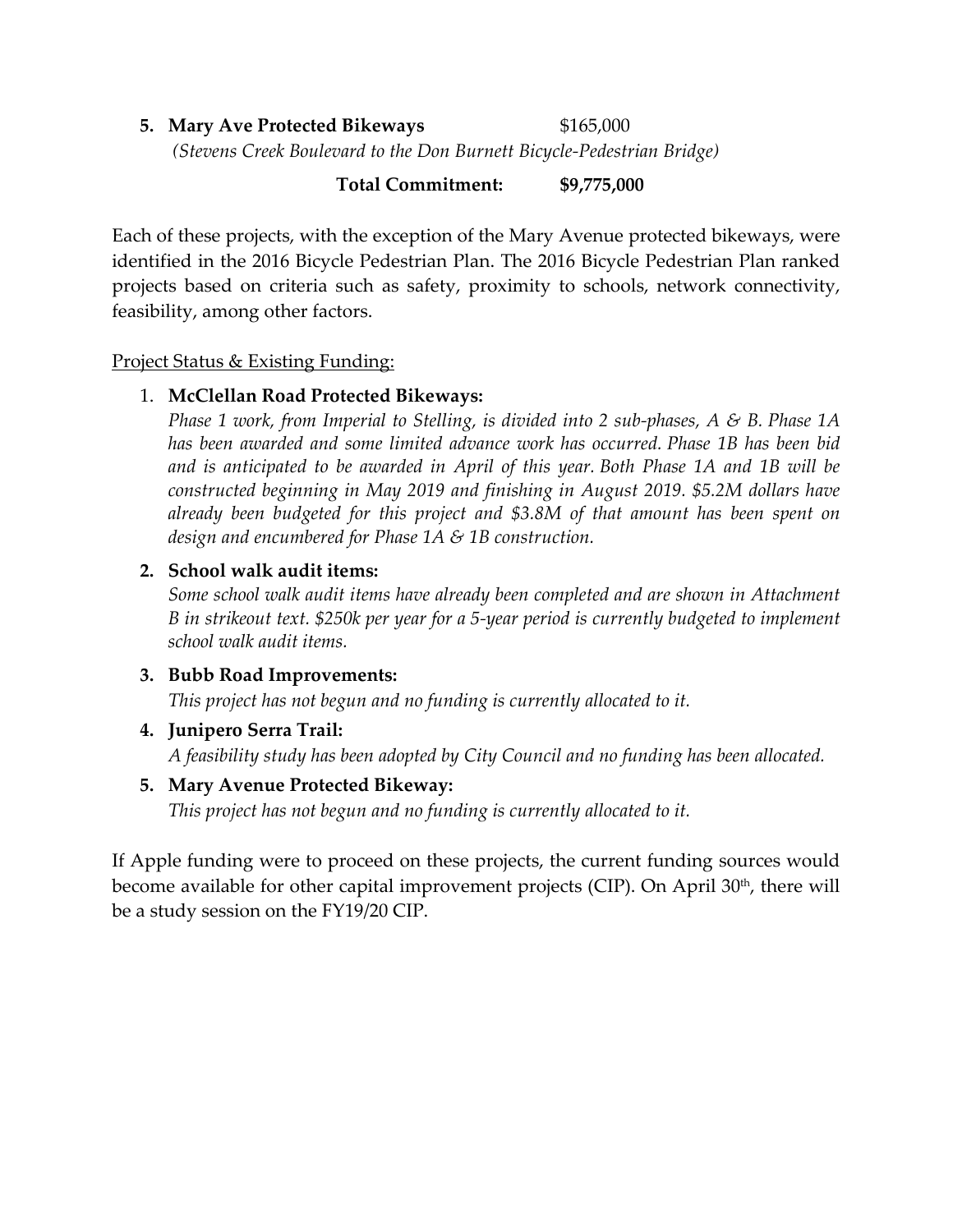#### Next Steps

Estimated timeline to implement projects selected for funding:

| <b>Project Name</b>       | <b>Phase</b>   | Design           | Award        | Project          |
|---------------------------|----------------|------------------|--------------|------------------|
|                           |                |                  | Construction | Complete         |
| McClellan Road            | 1A             | Complete         | Summer 2019  | Summer 2019      |
| <b>Protected Bikeways</b> | 1B             | Complete         | Summer 2019  | Summer 2019      |
| McClellan Road            | $\overline{2}$ | April 2019       | March 2020   | Fall 2020        |
| <b>Protected Bikeways</b> | 3              | Sept. 2019       | May 2020     | Fall 2020        |
|                           | 4              | Feb. 2020        | March 2021   | Fall 2021        |
| All school walk           | $\ast$         | Will vary        | Will vary    | Summer 2021      |
| audit items               |                |                  |              |                  |
| <b>Bubb Rd Project</b>    | $\ast$         | Nov. 2020        | March 2021   | Summer 2021      |
| Junipero Serra Trail      | Phase 1        | <b>July 2021</b> | April 2022   | <b>Fall 2022</b> |
| Mary Ave Protected        | $\ast$         | <b>Jan 2020</b>  | April 2020   | Sep. 2020        |
| Bikeway                   |                |                  |              |                  |

*\*Project completed as one phase.*

The Public Works Department currently has many projects in design and construction. The projects listed can be implemented by existing staff resources and with outside consultants with the exception of the school walk audits. Implementing all school walk audits will require close collaboration with the two school districts, neighboring residents, and require frequent meetings. These activities will require a new two-year limited term Assistant Engineer level position focused on school-related infrastructure to achieve the above timeline. The expected annual cost of this position would be \$175,000 per year.

If Council decides to accept these funds from Apple, staff will include the receipt of these funds in the FY19/20 budget. Additionally, the FY19/20 CIP budget would include these Apple dollars as the funding source, thus freeing up these dollars to be used on other capital projects. The two-year limited term position would also be included in the budget.

#### **Sustainability Impact**

To the extent that revenue measures support transportation infrastructure that reduces single occupant vehicle miles traveled in Cupertino, there would be a reduction in